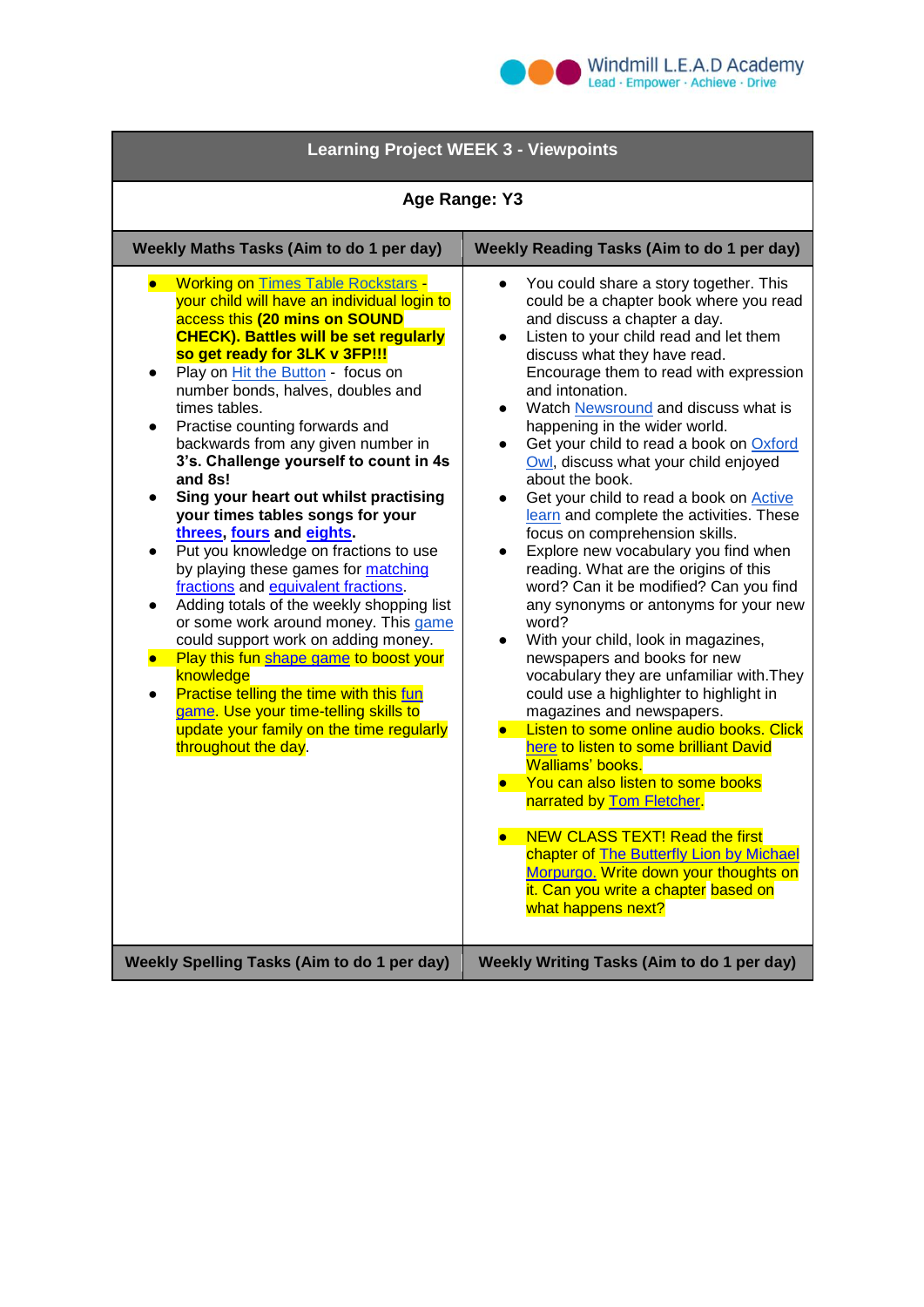Practise the Year 3/4 for Common [Exception](http://www.crosslee.manchester.sch.uk/serve_file/253974) words**. Practise your spelling on [Spelling Shed](https://www.spellingshed.com/en-gb)** ● Practise your spelling on **[Spelling](https://spellingframe.co.uk/)  [Frame](https://spellingframe.co.uk/)** Choose 5 Common Exception words. Write a synonym, antonyms, the meaning and an example of how to use the word in a sentence. Can the word be modified? Choose 5 Common Exception words and practise spelling them using pyramid words. Write the word in a pyramid, e.g. s and the state of the state of the state of the state of the state of the state of the state of the state of the state of the state of the state of the state of the state of the state of the state of the state of the stat sp spe spel spell spelli spellin spelling ● Write a letter to a family member telling them all about how their day has been. Write a list poem about all the things they like. Which adjectives and adverbs could they include too? E.g I like eating juicy, sweet strawberries. If they were to become a superhero what would their superpower be? Write a character description of them as a superhero. Explain how they save the day. Retell a traditional tale from another character's point of view. E.g Tell the three little pigs from the wolf's perspective. Read some traditional tales [here.](https://parenting.firstcry.com/articles/10-popular-fairy-tale-stories-for-kids/)  Design an information leaflet that highlights how children can keep safe. Take part in a writing [master class.](https://authorfy.com/)

## **Learning Project - to be done throughout the week**

**The project this week aims to provide opportunities for your child to learn more about different viewpoints. Learning may focus on physical viewpoints in terms of what you can see outside of the window at home, what others can see looking into your home and then progress onto personal viewpoints and of others.**

Let's Wonder:

Draw a picture of themselves and label their drawing with the qualities they

have.

 How do others see them differently? Ask people at home to add to their qualities. How are they different to other children in different parts of the world? What makes them similar to other children around the world?

Let's Create:

Complete an observational drawing of what they see outside a window in their house. Then get out into the garden and find natural forms such as stones, leaves, flowers and animals. Complete sketches, showing an awareness of different viewpoints of the same object. Remember to concentrate on tone and shading.

**Be Active:** 

Move around their home and garden taking photographs from different viewpoints. Which photos do they like? Do the people they live with like the same photos as them? Why? Why not? Complete this [kid's workout video…](https://www.youtube.com/watch?v=L_A_HjHZxfI). Adults can join in too! *Recommendation at least 2 hours of exercise a week.*

**Time to Talk:** 

Talk about keeping safe, discuss different ways to keep safe. Basic hygiene rules, road safety, internet safety, water safety, being safe around the home, stranger danger. How do different people view this?